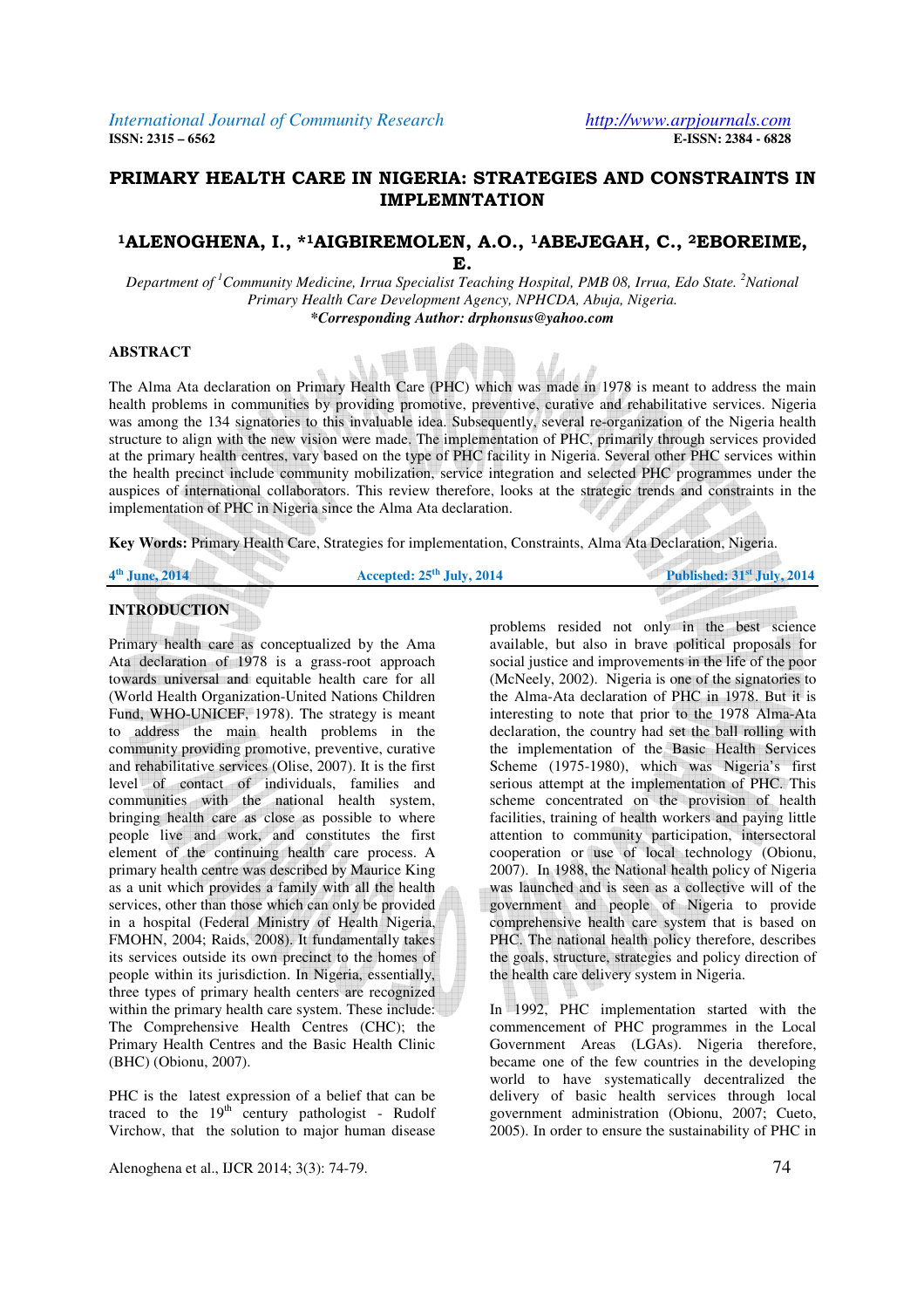Nigeria, the Federal Government by decree number 29 of 1992, set up the National Primary Health Care Development Agency. This body was charged with the responsibility to mobilize support nationally and internationally for PHC programme implementation (FMOHN, 2004; Raids, 2008; Magawa, 2012).

### **STRATEGIES FOR IMPLEMENTATION**

The implementation of PHC is primarily through services carried out at the primary health centres and home visits. These services are specifically related to the components. The minimum service components of PHC include education concerning prevailing health problems and the methods of preventing and controlling them; promotion of food supply and proper nutrition; an adequate supply of safe water and basic sanitation; maternal and child health care, including family planning; immunization against the major infectious disease; prevention and control of locally endemic and epidemic diseases; appropriate treatment of common diseases and injuries; and provision of essential drugs (WHO-UNICEF, 1978). These services are carried out primarily at the primary health care facilities.

As it is in other parts of the world, Nigeria has its own peculiarities characterizing the health care system. These peculiarities are related to her cultural, religious, and sociopolitical diversities. Thus, strategies to implement primary health care must be evolved to meet the challenges associated with these diversities. These strategies include community mobilization and advocacy, service integration, health research, capacity building, and international and non-governmental collaborations.

#### **Community mobilization and advocacy**

Community mobilization is the process of arousing the interest of the people and encouraging them to participate actively in finding solutions to their problems (Olise, 2007). It is the gateway to providing effective healthcare services to individuals, families and groups within the communities concerned. Community mobilization engenders community participation and community ownership, and ultimately guarantees sustainability of health programmes (Magawa, 2012). In addition, it enhances resource mobilization, cost minimization and appropriate utilization of health services. Adequate resource mobilization and usage is particularly crucial in resource-poor settings for the implementation of primary health care. Important aspects of community mobilization include community entry, community dialogue, and

Alenoghena et al., IJCR 2014; 3(3): 74-79.

# **E-ISSN: 2384 - 6828**

advocacy. In community entry, important stakeholders are engaged to obtain necessary permission for health programmes and services, while community dialogue provides opportunity for community members to channel their inputs into the planning, implementation and evaluation processes. Advocacy means providing active verbal support for primary health care by making information available to those who are in a position to act on them. In practical terms, advocacy for primary health care involves communicating the relevance and benefits of PHC to community and opinion leaders, political leaders, policy makers and other important stakeholders.

Beyond verbal support, ordinary community members want to see their leaders patronize and utilize primary health care services. They also want to see health workers including doctors, utilizing PHC facilities for their health needs and that of their families. Community mobilization helps to galvanize support for the development and deployment of primary health care services.<br>Service integration

### **Service integration**

Service integration<br>Service integration in primary health care has been described as the process of including either the elements of one service or an entire service into the regular functioning of another service (NPHCDA, 2012). It implies providing two or more primary health care services on the same platform by the same team and often simultaneously. This strategy enhances efficiency, prevents duplicity and wastage of resources, and improves availability and accessibility of a wide range of health care services. Service integration is the principle that underlies the Integrated Management of Childhood Illness (IMCI), Integrated Maternal Newborn and Child Health (IMNCH), Maternal Newborn and Child Health Week (MNCHW) and the Immunization Plus Days (IPDs) (Federal Government of Nigeria, FGN, 2007).

### **Health research**

Health research provides a means of systematically identifying health related problems and their determinants so as to evolve ways to solve them. It entails identifying community health needs and their areas of strengths and weakness in order to appropriately deploy and utilize available resources. Efforts have been initiated globally to emphasize the importance of evidence based programming through the application of research findings in policy making processes (Uneke et al, 2010).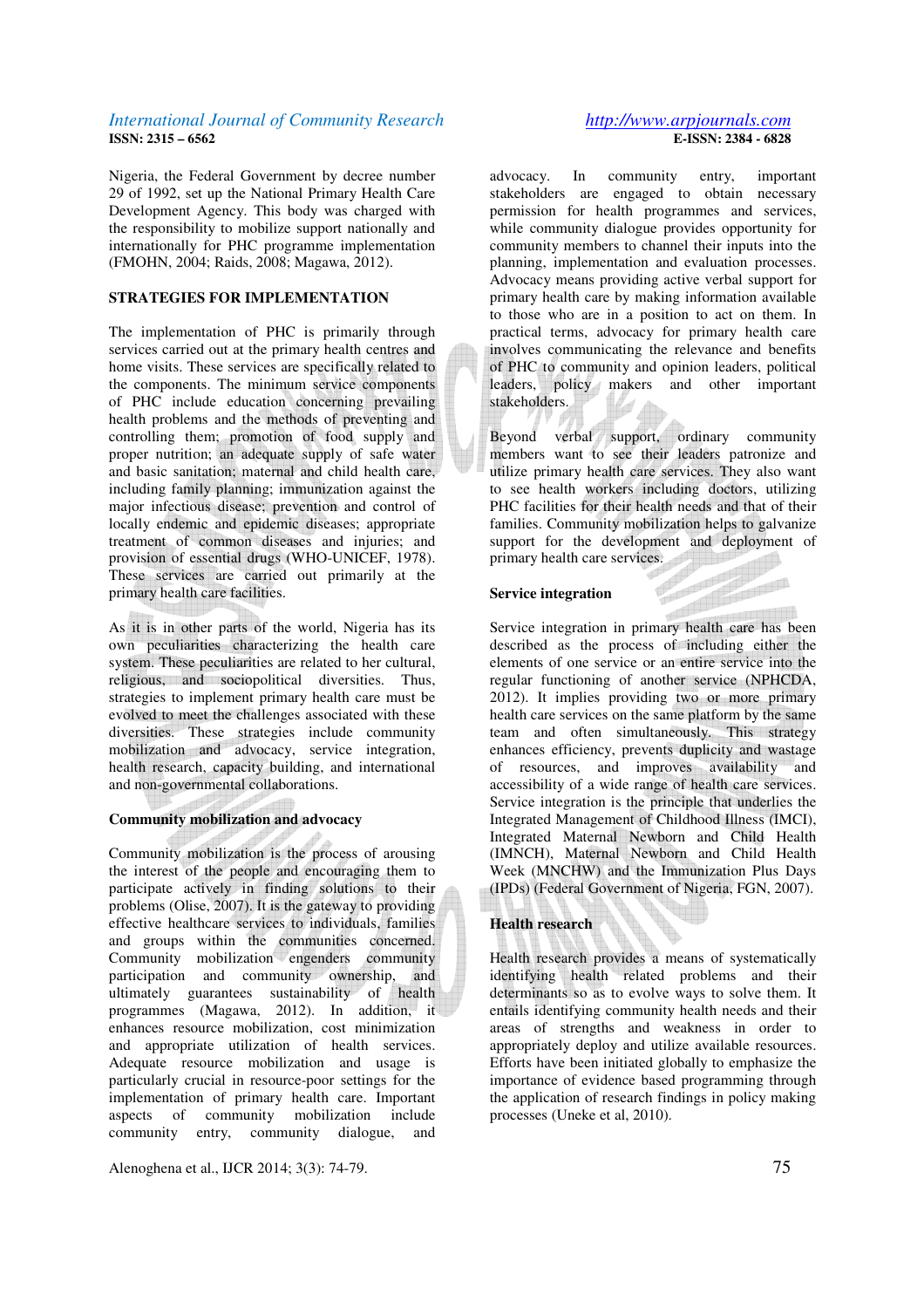Nigeria's National Strategic Health Development Plan (NSHDP 2010-2015) identified Research for Health as a priority area aiming to utilize research for informed policy making and programming, as well as improve health, achieve nationally/international health-related development goals, and contribute to the global knowledge platform. According to the NSHDP, the Government of Nigeria at all levels is expected to invest 1% of her health expenditure (about N6.67Bn) on health research annually (FMOH, 2010). However, a quick review of Nigeria's Federal budget on PHC research as a proportion of PHC budget over the past three years (2011-2013) reveals zero allocation except in 2012 where PHC research formed 0.2% of capital budget (FGN, 2014). In the same vein, the annual budget for most states does not have provision for health research. The implication is that PHC strategic and operational planning has been speculative rather than evidence-based. Therefore, investment in health research is an important and yet neglected strategy for implementing primary health care in Nigeria.

### **Capacity building**

Manpower development is crucial to quality health care delivery. It is required to be a continuous process in order to effectively deal with the constantly evolving health care needs of the people. Primary health care workers and managers need to be trained and retrained on regular basis through workshops, seminars, special courses, and in some cases, in higher degrees. The essence is to maintain a vibrant workforce. Health care workers offering PHC services are no second-class practitioners, and thus must receive government's attention in the area of capacity building.

### Non-governmental and **international collaborations**

The burden of providing health care services to the grass roots need not be borne by government alone. The role of non-governmental organizations (NGOs) has long been recognized in promoting primary health care as noted by the World Federation of Public Health associations (WFPHA, 1978) and continues to be advocated to fill up important gaps (Health Systems Trust, 2013). NGOs and international partners are relevant in supporting PHC programmes with funding, capacity building, operational research and technical assistance. Prominent NGOs and international partners currently supporting PHC services in Nigeria include the Society for Family Heath, United Nations Children Fund (UNICEF), Achieving Health Nigeria Initiative

Alenoghena et al., IJCR 2014; 3(3): 74-79. 76

(AHNI), and Pathfinders International among others. These organizations should be encouraged to do more in enhancing primary health care.

### **CONSTRAINTS TO PRIMARY HEALTH CARE IMPLEMENTATION IN NIGERIA**

Though PHC centers were established in both rural and urban areas in Nigeria with the intention of equity and easy access, regrettably, the rural populations in Nigeria are seriously underserved when compared with their urban counterparts (Abdulraheem et al, 2012). This singular observation points to the shortcomings being experienced in the process of implementing primary health care system in Nigeria. These constraints will be discussed along<br>the planes of governmental/system factors. the planes of governmental/system factors, people/client factors and other factors that are not far between.

The governmental factors include lack of political will; inadequate funding/misappropriation of funds; inadequate inter-sectoral collaboration; and conflicts between Local and State Governments. The people/client factors include community perceptions of poor quality and inadequacy of available services in the PHC centers; under/low utilization of PHC services; and poor community participation. Other factors include lack of motivation in the workplace including poor remuneration; unhealthy rivalry between various categories of health workers; noninvolvement of private health sector in the planning and implementation of PHC; and poor management of information system, heavy dependence on initiatives funded by foreign donors like UNICEF and USAID.

### **Lack of political will**

Government commitment has proven to be crucial in the decentralization of health services to improve access to PHC - especially in rural areas (Magawa, 2012). Apart from civil strife, politics can negatively affect the implementation of health programmes (Olise, 2007). Most leaders do not show enough concern for the wellbeing of their citizens. Many of them who will not approve the release of funds for routine health activities will readily endorse/approve any opportunity that will portray them publicly as the champion of the people's cause. There is great emphasis on the construction of gigantic physical structures compared to the provision of good health services which in most instances cannot be measured. Most of the national programmes in Nigeria which are geared towards solving some critical health conditions (like poliomyelitis elimination) only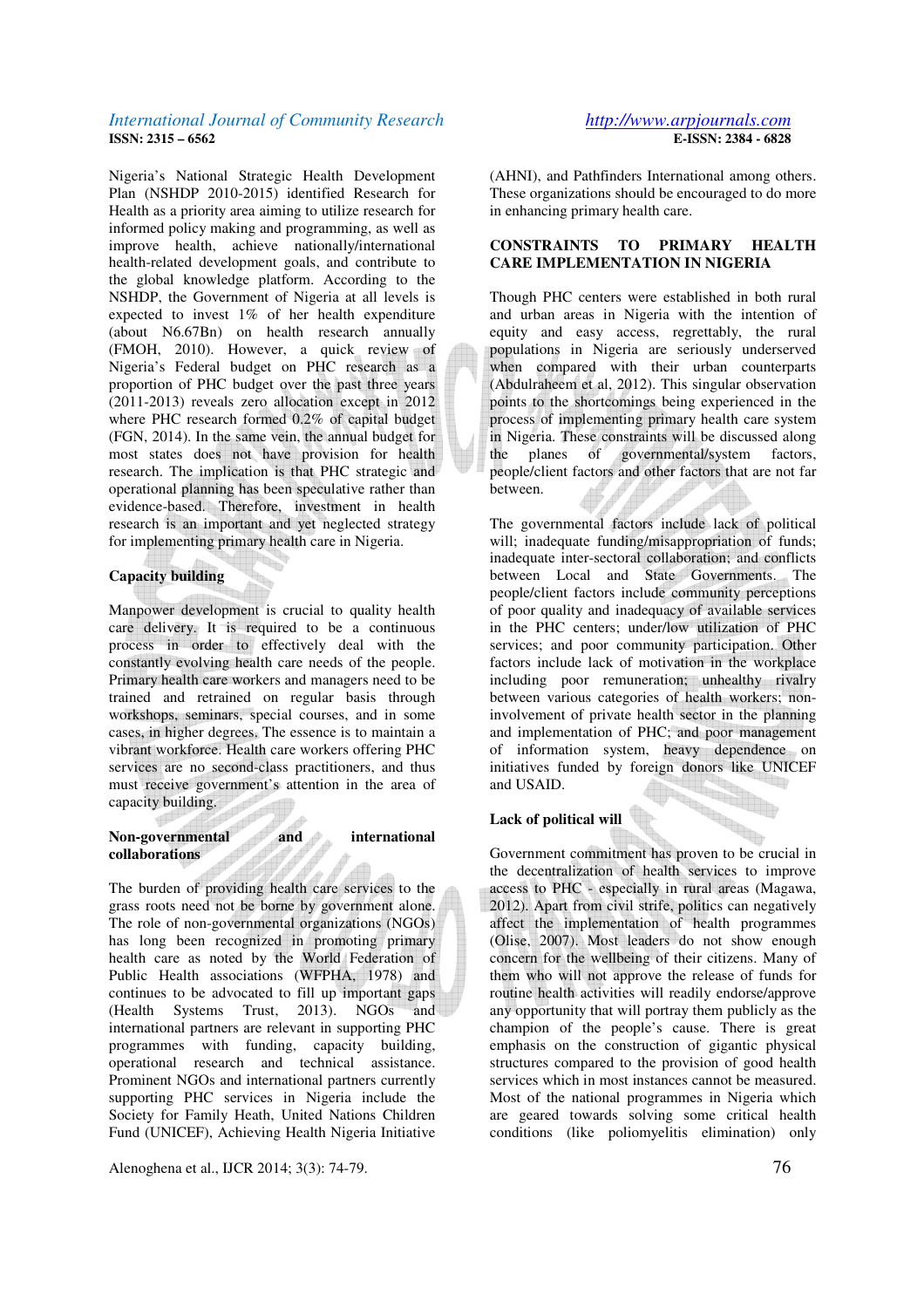succeed because of support from external agencies. Unstable leadership is an ill wind. In the last fifteen years, there has been no less than eight Ministers of Health in Nigeria. At the Local Government Area (LGA) level, the headship has also been very erratic. Some of the councils have had three chairmen within a period of twelve months. This high leadership turnover has negative influences in the implementation of PHC services (Adeyemo, 2005).

### **Inadequate funding/misappropriation of funds**

The WHO recommends that at least 5% of GNP should be set aside for health. While the developed nations spend as much as 10% of their GNP on health, developing countries generally spend 1.5 to 4% (Olise, 2007). Inadequate finance and overdependence of the LGA on federal, state and international agencies for support, because the meager internally generated revenue of the LGA cannot sustain the healthcare services. The financing of (but not the responsibility for) public health is tied to the flow of funds from the federation account. Funds are shared between levels of government according to an allocation formula that keeps about half at the federal level, allocates a quarter to the 36 states, and gives the other quarter to the LGs (Abimbola, 2012; Budget Office of the Federation, 2014).

In a study to examine the management of the Primary Health Care Services in Nigeria using both primary and secondary data, it was found out that the primary health care programme was grossly underfunded and this manifested in the low performance of the PHC facilities (Omoleke, 2005). In poorer nations, funding of health activities is largely from budgetary allocation by the respective levels of government. High personnel cost (70-80%) of the health budget at the grassroots (LGA) level are for settling personal emoluments. Quite often, the workforce is over bloated and many workers can be seen idling away for 70% of the time in their places of work (Olise, 2007). Most health expenditures in the grassroots are from out of pocket expenditures.

**K**<br>Selectrolectrolectrolectr

### **Poor inter-sectoral collaboration and conflicts between the Local and State Governments**

One of the laid down principles of PHC is intersectoral collaboration but we find out that this is grossly missing in the Nigerian State. Primary health care should be intersectoral, addressing intersectoral determinants in health and involving all other sectors related to the various components. There should be intersectoral collaboration between the health sector

Alenoghena et al., IJCR 2014; 3(3): 74-79. 77

and other sectors such as agriculture, water, industry, education, housing, and works, among others (Obionu, 2007).

Collaborations with other non-governmental organizations (NGO) have resulted in duplication of efforts without proper coordination. There have been instances where two different agencies with varied mission refuse to share information even when the need arises. They therefore increase the workload of the PHC staff that has to source this information for them. Weak support system for PHC is been experienced all over the nation. PHC does not operate in a vacuum. It is part of the National Health System. It therefore, requires the support of other higher levels of care in such areas as training, technical assistance, information and supervision. The secondary health care provides the immediate backup services including referral support. Where the two-way referral system is weak or the other levels of care are in a state of decay as in many poor countries, primary health care also suffers.

Health services in Nigeria mirror political organization. The federal government is responsible for tertiary care, state governments for secondary care, and the local governments run primary care. The financing of public health is tied to the flow of funds from the federation account. Funds are shared between levels of government according to an allocation formula that keeps about half at the federal level, allocates a quarter to the 36 states, and gives the other quarter to the LGs. These resources are not sectorally earmarked and the States and Local Governments are not constitutionally required to provide budget and expenditure reports to the federal government. Nigeria thus leaves the most important and consequential level of health care – primary health care – to the weakest level of government. This results in poor coordination and integration between levels of care, giving rise to a weak and disorganized health system, in which widely varying patterns of outcomes depend on local situations (Abimbola, 2012).

### **Community perceptions of poor quality of services at PHC facilities**

Perception influences acceptance which in turn determines utilization. Most Nigerians have a wrong perception about PHC. Little wonder individuals would prefer to queue up in a teaching hospital for treatment of common ailment such as malaria, wasting resources and time instead of visiting a PHC facility closer to them where they can get some level of care.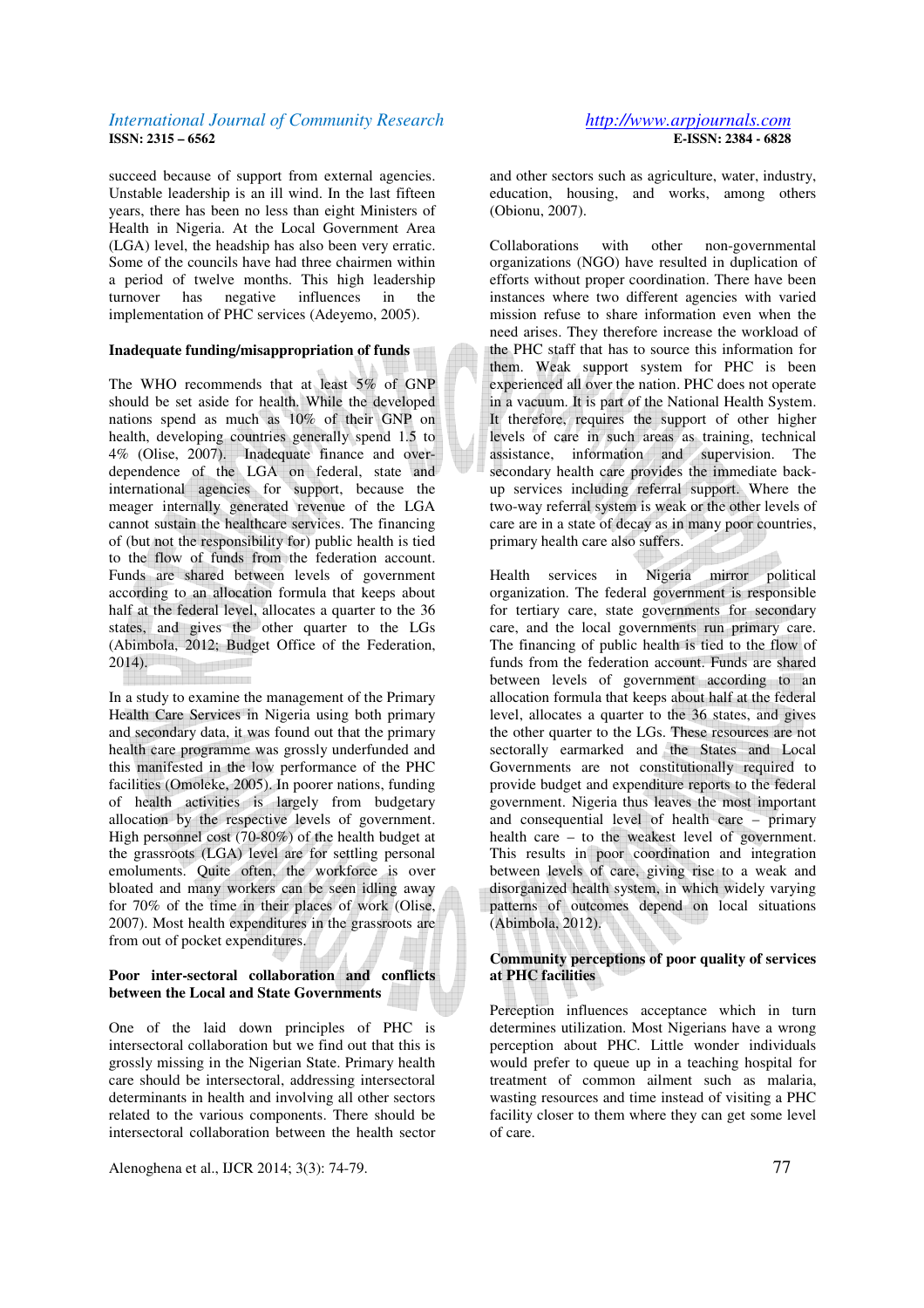Such perceptions include the belief that PHC is meant for the rural poor which inputs the mentality that the services are meant for lower class citizens. In addition, health workers in PHC facilities, apart from being insufficient are perceived to be less qualified when compared to their counterparts in tertiary health facilities. Others include the view that PHC is an avenue for diversion and misappropriation of funds by the Local Government officials and that free health care services available in the facilities are of poor quality.

### **Inadequate community participation**

Utilization of services depends strongly on community ownership which comes through community participation. Alma-Ata declaration identified community participation as the process by which individuals and families assume responsibility for their own health and welfare and for those of the community, and develop the capacity to contribute to their community development (WHO-UNICEF, 1978). Community participation is the hall mark of primary health care, without which it will not succeed. It is a process by which individuals and family assume responsibility for their own health and those of the community and develop the capacity to contribute to their/and the community development. Participation can be in the area of identification of needs or during implementation. The community needs to participate at village, ward, district or local government level. Community participation has been apparently institutionalized through the formation and creation of Village Development Committees (VDC) and Ward Development Committees (WDC). Some of these committees which were formed to improve the workings of PHC at the grass-roots have been turned around and are now either non-functional or are being used for other purposes such as being politics. The expected mutual support from the community and government has broken down in recent times. Inadequate community mobilization and advocacy are some of the reasons for poor community participation.

### **Problem with human resources for health**

No health system can function effectively without an effective workforce. As a matter of fact human resources form the pillar of every health system. Unfortunately, the implementation of PHC in Nigeria has met with a number of problems relating to health manpower. These problems range from inadequacy of personnel, inequitable distribution of available personnel, inter-cadre conflicts, poor job satisfaction,

Alenoghena et al., IJCR 2014; 3(3): 74-79. 78

## **E-ISSN: 2384 - 6828**

and paucity of accurate data on the available staff (Health Reform Foundation of Nigeria, HERFON, 2009; Abdulraheem, 2012). The problem of human resources in Nigeria is further worsened by lack of planning. In some other instances where recruitment of skilled manpower is achieved there have been reported failures in the interpretation of their job descriptions. Several cases have been reported by the Nigerian Medical Association (NMA) concerning some states in which Medical Officers are denied the headship of the PHC departments even after they have been employed into the services of the Local Government.

Other factors implicated in the difficulties being experienced in primary health care implementation in Nigeria are mismanagement of resources such as project vehicles, generators and other equipment to the detriment of planned programmes. Such issues as pilfering of drugs and poor maintenance of equipment as indicated by Wunsch et al (1996) contribute significantly to the constraints.

#### **Conclusion and Recommendations**

In the Nigerian environment, as it is in many developing countries in Africa, the implementation of primary health care is still faced with many challenges. The following points may be useful in overcoming some of these identified constraints.

- 1. Government at all levels in Nigeria should be charged to re-orient prospective political office holders on the importance of the health of her citizens, especially pregnant women and children under the age of five years and the current classification of countries based on its health indices.
- 2. The Federal Government should be encouraged to bring together all the foreign donor agencies and UN agencies to ensure that comprehensive PHC is practiced as against the selective PHC concept with its attendant draw backs
- 3. Health education should be carried out at all levels by the Federal Government for a proper understanding of the real meaning of primary health care and the usefulness of community participation in its implementation.
- 4. The Legislative arm of government should ensure that the right bills- for example the national health bill which empowers the employment of more qualified health personnel at the primary health care